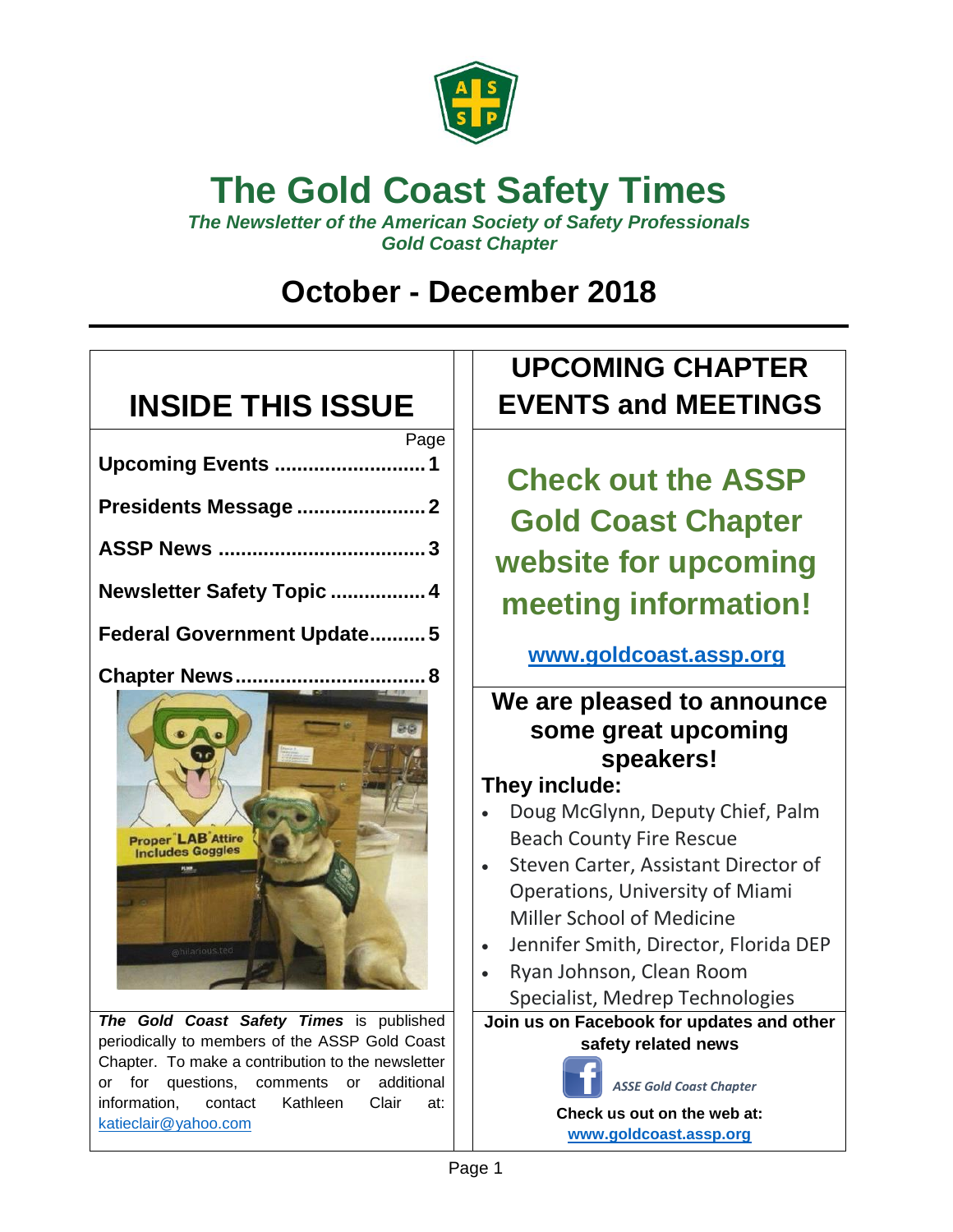

## **President's Message**

Dear Gold Coast Members –

First and foremost, I would like to apologize to our Chapter members for presenting this message at such a late date. I must confess responsibility for this. Although it should have been published in the last quarterly newsletter, the chapter has undergone a transition in officers, as well as their jobs, and the transfer of administrative requirements was slightly delayed. Mea culpa. I will do my best to correct this in the future.

At this time, I would like to welcome our Gold Coast ASSP members, guests, speakers and potential speakers to the 2018-2019 "Year of Living Less Dangerously". Please forgive the oblique reference to an old (1983) movie about war-torn Indonesia in the 1960's, but the title seemed appropriate, even if the star's roles and movie's subject matter is not. For those old enough to remember, this movie came out about the same time that our Gold Coast Chapter was formed (1981).

Let's not talk about starring roles, but the responsibilities and roles we play in the real world. Safety, health, the environment. Most people's memories are relatively short-term and tend to focus on the negative aspects of what they hear and see in yesterday's and today's news. But let's step back a few decades, five actually, to the early 1970's, with the enactment of the federal "Occupational Safety and Health Act" and the "National Environmental Policy Act".

From the 20,000-foot view, there have been massive improvements in how safety is handled in our workplaces while the environmental improvements have cleaned much of our air and water. These changes have significantly improved our quality of life and they are due to people like you – making continuous changes, a little at a time. Each successive year within the last fifty was a "Year of Living Less Dangerously". From the perspective of safety, health and the environment, we have a far better world today than prior to 1970.

It is our task to continue this practice at our workplaces and with the people that we meet. Many of us have challenges and improvements may appear to be slow. But step back, persevere and have faith. You have to eat the elephant one bite at a time.

I am looking forward to the next year. We have some interesting speakers lined up and would love to hear additional suggestions for improvement from each of our members.

Respectfully,

Don Haumann, P.E. President, Gold Coast Chapter, ASSP 561-347-0070, Ext 236 [dhaumann@teamgfa.com](mailto:dhaumann@teamgfa.com)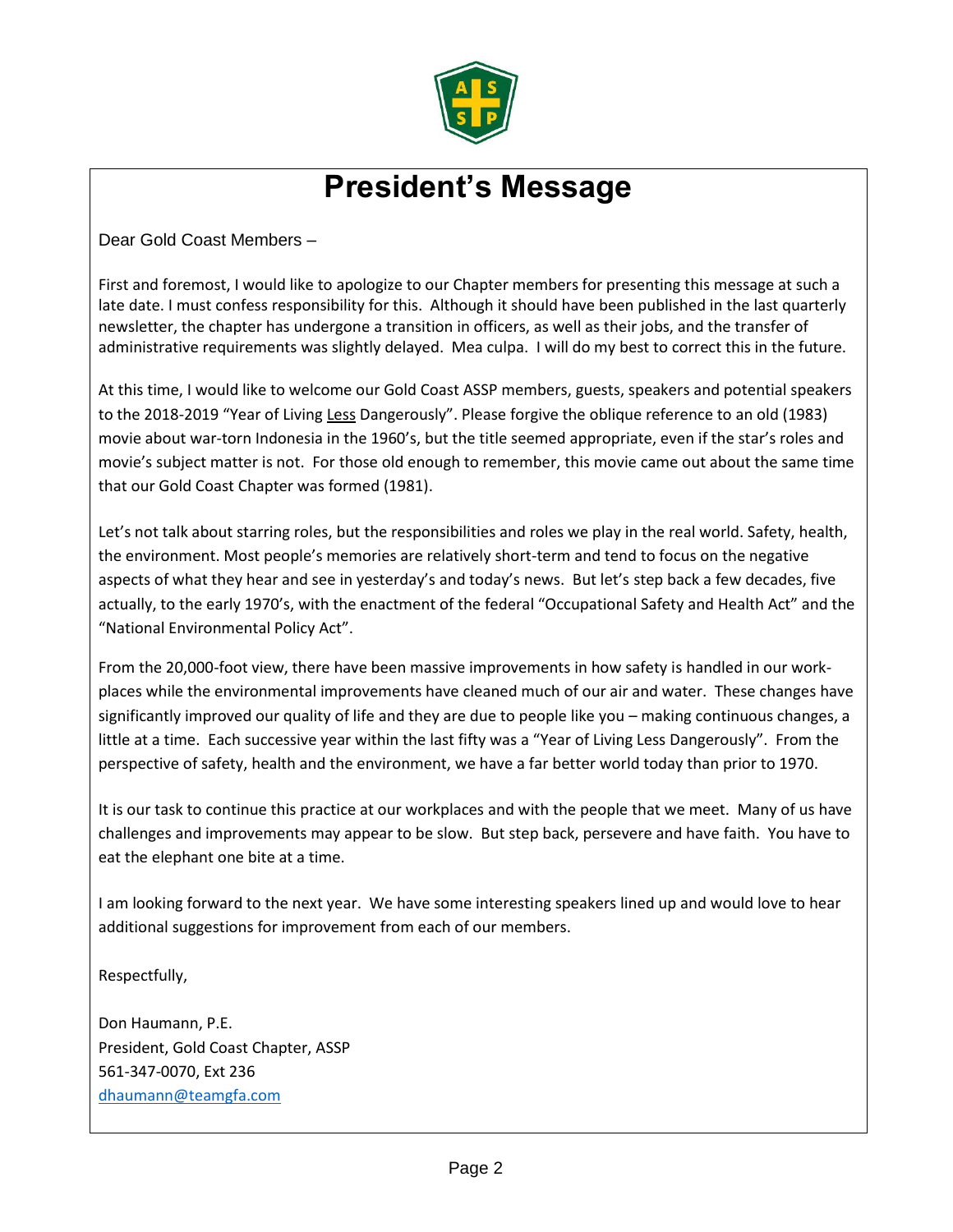

# **ASSP News**

# **Society Launches Certificate in Leadership & Professional Skills**

Sept. 01, 2018

ASSP has expanded its educational offerings with the newest online program, [Certificate in](https://www.assp.org/education/certificate-programs/assp-unb-certificate-in-leadership-and-professional-skills)  [Leadership and Professional Skills.](https://www.assp.org/education/certificate-programs/assp-unb-certificate-in-leadership-and-professional-skills) Developed in partnership with and delivered by the University of New Brunswick, the certificate aims to provide safety professionals with skills to strengthen their business and professional knowledge.

The certificate program includes three required courses and four electives:

•Understanding Your Leadership Potential;

- •Management, Leadership and Organizational Behavior;
- •Effective Communication;
- •Human Performance Leadership;
- •Leading People;
- •Effective Workplace Training;
- •Organizational Leadership;
- •Managing Substance Abuse in the Workplace;
- •Psychological Health and Safety;
- •Data-Driven Decision Making.

For more information go to: [https://www.assp.org/education/certificate-programs/assp-unb](https://www.assp.org/education/certificate-programs/assp-unb-certificate-in-leadership-and-professional-skills)[certificate-in-leadership-and-professional-skills](https://www.assp.org/education/certificate-programs/assp-unb-certificate-in-leadership-and-professional-skills)

# **NEWSLETTER SAFETY TOPIC**

## **OSHA Trenching and Excavation Guide**

To address the dangers of excavation and trenching, and to highlight ways to protect workers, OSHA recently released a Trenching and [Excavation](https://www.osha.gov/Publications/osha2226.pdf) Safety guide, providing advice on following standards in excavation and keeping workers safe.

In this guide, OSHA provided a plethora of information for those digging trenches, including the following:

• **Excavations vs. Trenches**: An excavation is any man-made cut, cavity, trench, or depression, while a trench is a narrow excavation longer than it is wide measuring no more than 15 feet deep.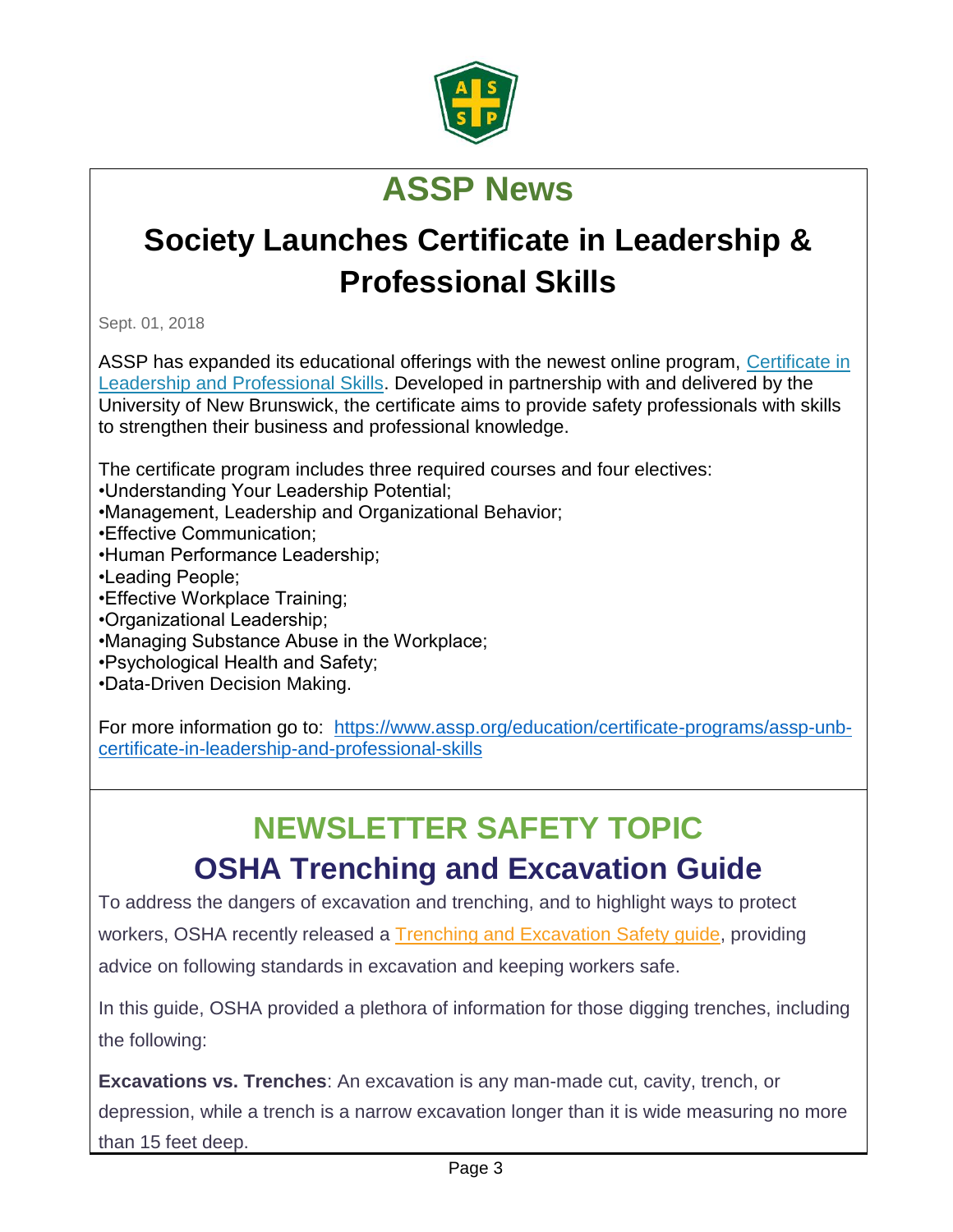

• **Dangers of Trenching Operations**: In addition to the cave-in, workers are exposed to falling loads, hazardous atmospheres, and hazards from mobile equipment.

• **Soil Classifications**: Understanding the difference in compressive strength and stability between rock, type A soil, type B soil, and type C soil.

• **What Constitutes a 'competent person'**: A competent person is an individual, designated by the employer, who is capable of identifying existing and predictable hazards in the surroundings or working conditions which are unsanitary, hazardous or dangerous to workers, and who is authorized to take prompt corrective measures to eliminate them. Tasks performed include: Soil Classification, Protective System Inspection, Structural Ramp Design, Water Removal Equipment Monitoring, and Site Inspection.

• **Preplanning Factors**: No excavation or trenching project is exactly the same, and employers must approach each new job with proper care and preparation. Proper preparation can not only protect workers (the main goal), it can reduce costs associated with the project.

• **Before You Bid**: Before the planning, before the digging, employers need to take into consideration a variety of factors before making the bid. These include: Traffic, proximity to nearby structures, soil classification, surface and groundwater, weather, protective systems, fall protection and ladders, and more. By conducting proper surveys and studies before making a bid, employers can understand the equipment, personnel, and planning needs.

• **Protective Systems in Excavation**: Generally, in order to protect workers from cave-ins, OSHA requires employers to:

Slope and bench the sides of the operation,

• Support the sides of the excavation, or

• Place a shield between the side of the excavation and the work area.

• **Working around Utilities**: Call 811 before you dig to ensure that the area is marked off and that you do not come across underground utilities while digging. Ensure that while excavating, that all underground installations will be protected, supported, or removed in order to protect workers.

To help employers and general contractors better understand the standards and recommendations, over the next few weeks, we will dig deeper into the trenching and excavation guide, highlighting information you need to protect workers.

View the entire document at OSHA Trenching and [Excavation](https://www.osha.gov/Publications/osha2226.pdf) Guide.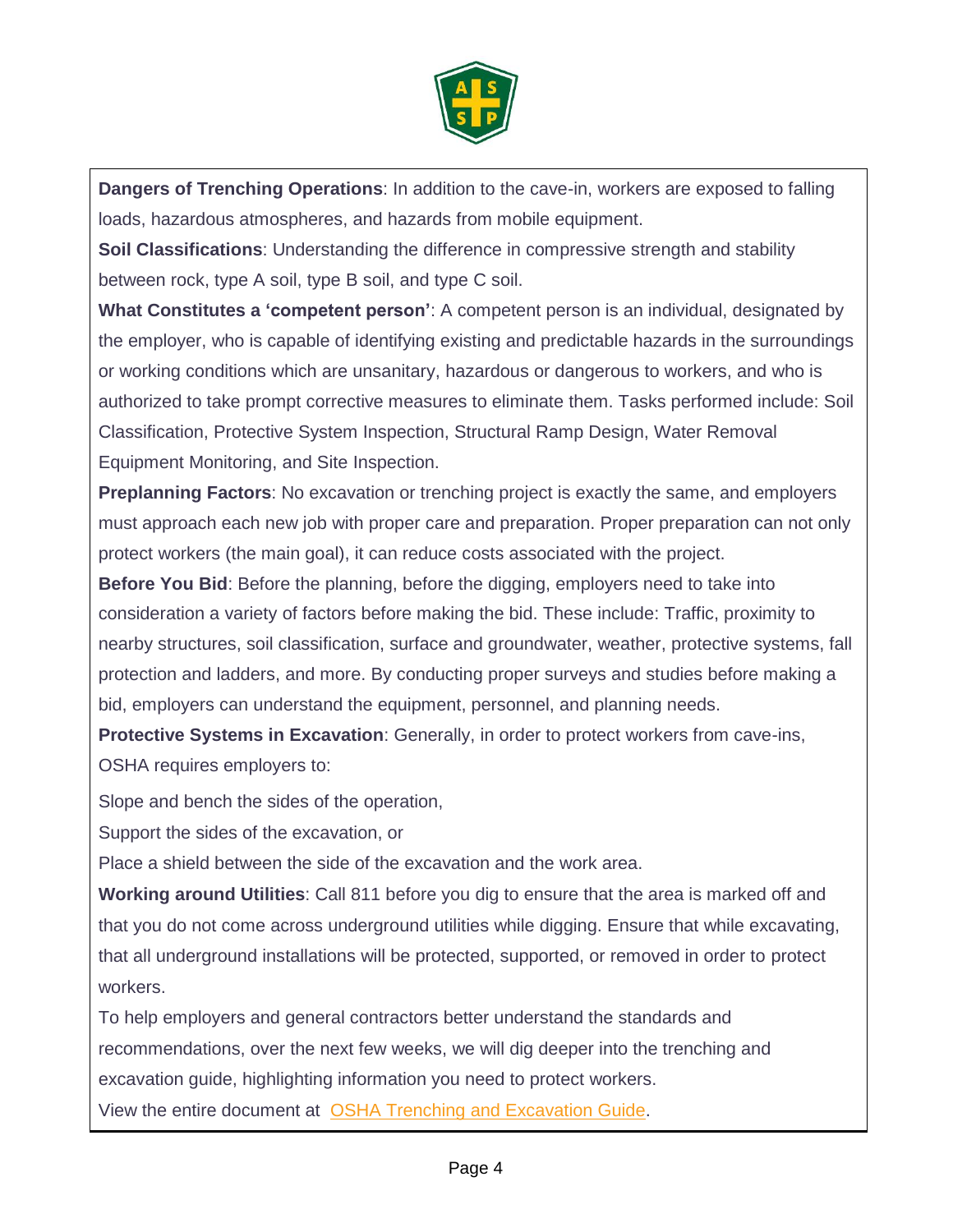

#### **Federal Government Updates**

U.S. Department of Labor September 18, 2018



#### **U.S. Department of Labor Cites Five Contractors for Safety Violations Following Florida Pedestrian Bridge Collapse**

**MIAMI, FL** – The U.S. Department of Labor's Occupational Safety and Health Administration (OSHA) on Friday, September 14, cited multiple contractors for safety violations after one employee suffered fatal injuries and five other employees sustained serious injuries when a pedestrian bridge at the Florida International University campus in Miami collapsed. The five companies collectively received seven violations, totaling \$86,658 in proposed penalties.

OSHA cited Figg Bridge Engineers Inc., a civil and structural engineering company; Network Engineering Services Inc. (doing business as Bolton Perez & Assoc.), a construction engineering and inspection firm; Structural Technologies LLC (doing business as Structural Technologies/VSL), specializing in post-tensioning in bridges and buildings; Munilla Construction Management LLC, a bridge and building construction company; and The Structural Group of South Florida Inc., a contractor specializing in concrete formwork.

OSHA's investigation determined that the companies failed to protect workers when indications of a potential bridge collapse were evident. Violations included exposing employees to crushing and fall hazards; and allowing multiple employees to connect to an improperly installed lifeline.

"Collectively, these employers failed to take appropriate action and provide the necessary protections to their employees while they were working on the bridge on the day it collapsed," said OSHA Regional Administrator Kurt A. Petermeyer.

Read the citations for [Figg Bridge Engineers Inc.](https://www.dol.gov/sites/dolgov/files/OPA/newsreleases/OSHA20181372e.pdf), [Network Engineering Services Inc.](https://www.dol.gov/sites/dolgov/files/OPA/newsreleases/OSHA20181372c.pdf), [Structural](https://www.dol.gov/sites/dolgov/files/OPA/newsreleases/OSHA20181372d.pdf)  [Technologies LLC](https://www.dol.gov/sites/dolgov/files/OPA/newsreleases/OSHA20181372d.pdf)[, Munilla Construction Management LLC,](https://www.dol.gov/sites/dolgov/files/OPA/newsreleases/OSHA20181372b.pdf) and [The Structural Group of South](https://www.dol.gov/sites/dolgov/files/OPA/newsreleases/OSHA20181372a.pdf)  [Florida Inc.](https://www.dol.gov/sites/dolgov/files/OPA/newsreleases/OSHA20181372a.pdf)

The companies have 15 business days from receipt of the citations and proposed penalties to comply, request an informal conference with OSHA's area director, or contest the findings before the independent [Occupational Safety and Health Review](https://www.oshrc.gov/) Commission.

\_\_\_\_\_\_\_\_\_\_\_\_\_\_\_\_\_\_\_\_\_\_\_\_\_\_

#### **EPA Proposes Affordable Clean Energy (ACE) Rule**

08/21/2018 Contact Information: [\(press@epa.gov\)](mailto:press@epa.gov)



**WASHINGTON** – Today, the U.S. Environmental Protection Agency (EPA) proposed a new rule to reduce greenhouse gas (GHG) emissions from existing coal-fired electric utility generating units and power plants across the country. This proposal, entitled the Affordable Clean Energy (ACE) Rule, establishes emission guidelines for states to use when developing plans to limit GHGs at their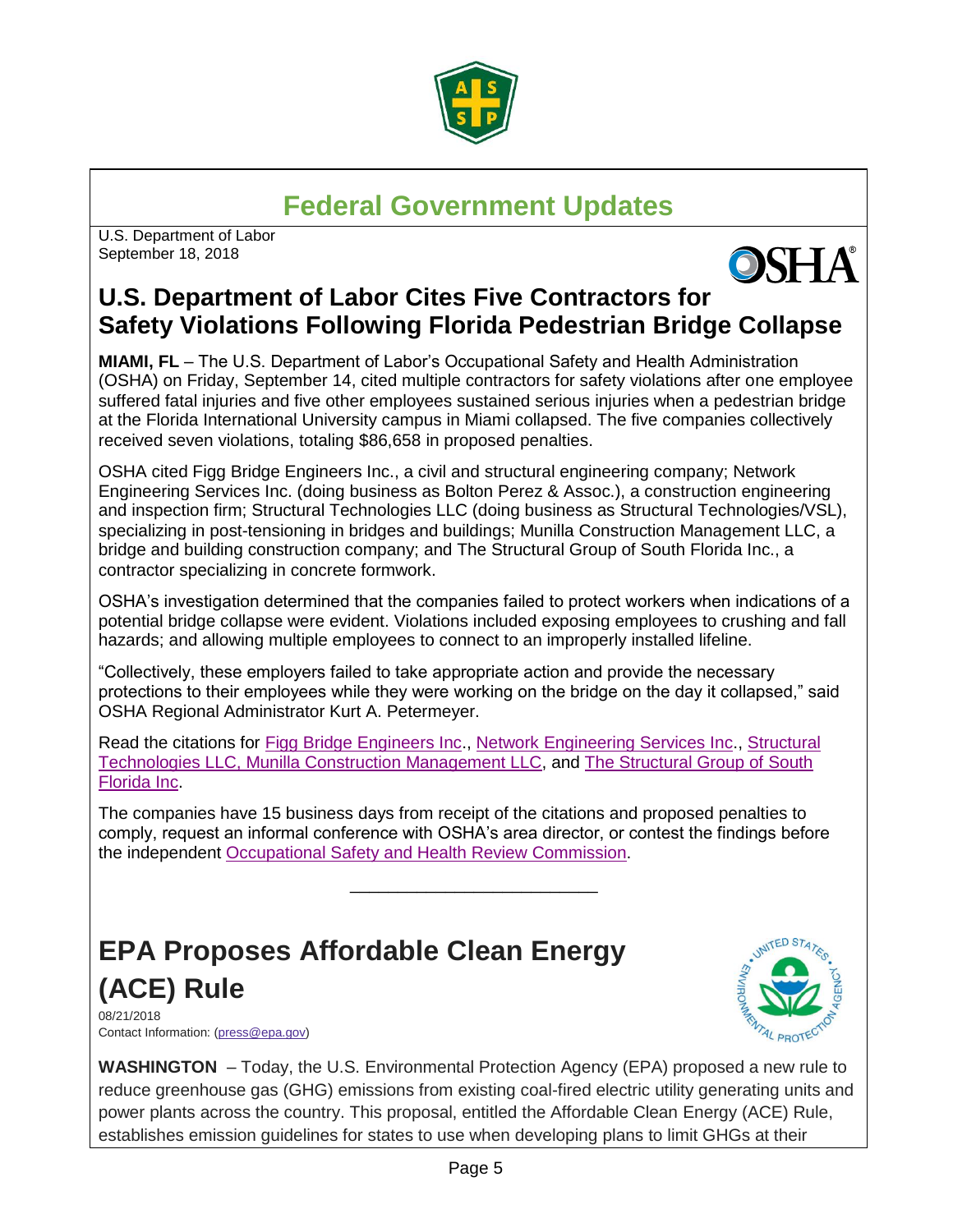

power plants. The ACE Rule replaced the prior administration's overly prescriptive and burdensome Clean Power Plan (CPP) and instead empowers states, promotes energy independence, and facilitates economic growth and job creation.

Pursuant to President Trump's Executive Order 13873, which directed Federal agencies to review burdensome regulations, the EPA undertook a review of the CPP. Many believed the CPP exceeded EPA's authority under the Clean Air Act, which is why 27 states, 24 trade associations, 37 rural electric co-ops, and three labor unions challenged the rule. Additionally, the Supreme Court issued an unprecedented stay of the rule.

"The ACE Rule would restore the rule of law and empower states to reduce greenhouse gas emissions and provide modern, reliable, and affordable energy for all Americans," said EPA Acting Administrator Andrew Wheeler. "Today's proposal provides the states and regulated community the certainty they need to continue environmental progress while fulfilling President Trump's goal of energy dominance."

"EPA has an important role when it comes to addressing the CO2 from our nation's power plants," said Assistant Administrator for the Office of Air and Radiation Bill Wehrum. "The ACE rule would fulfill this role in a manner consistent with the structure of the Clean Air Act while being equally respectful of its bounds."

The proposal will work to reduce GHG emissions through four main actions:

1. ACE defines the "best system of emission reduction" (BSER) for existing power plants as on-site, heat-rate efficiency improvements;

2. ACE provides states with a list of "candidate technologies" that can be used to establish standards of performance and be incorporated into their state plans;

3. ACE updates the New Source Review (NSR) permitting program to further encourage efficiency improvements at existing power plants; and

4. ACE aligns regulations under CAA section 111(d) to give states adequate time and flexibility to develop their state plans.

The proposed ACE Rule is informed by more than 270,000 public comments that EPA received as part of its December 2017 Advance Notice of Proposed Rulemaking (ANPRM).

EPA's regulatory impact analysis (RIA) for this proposal includes a variety of scenarios. These scenarios are illustrative because the statute gives states the flexibility needed to consider unitspecific factors – including a particular unit's remaining useful life – when it comes to standards of performance. Key findings include the following:

• EPA projects that replacing the CPP with the proposal could provide \$400 million in annual net benefits.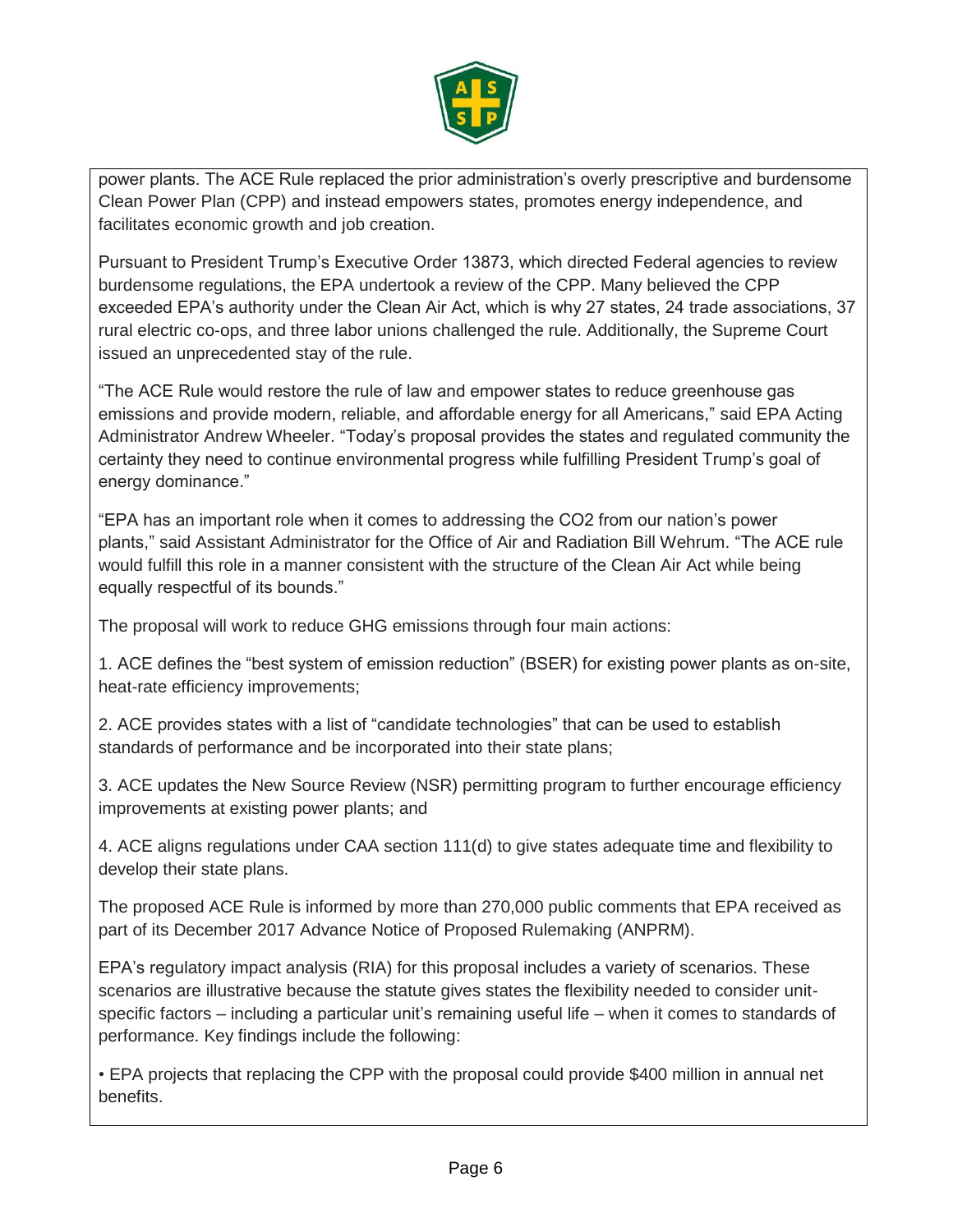

• The ACE Rule would reduce the compliance burden by up to \$400 million per year when compared to CPP.

• All four scenarios find that the proposal will reduce CO2 emissions from their current level.

• EPA estimates that the ACE Rule could reduce 2030 CO2 emissions by up to 1.5% from projected levels without the CPP – the equivalent of taking 5.3 million cars off the road. Further, these illustrative scenarios suggest that when states have fully implemented the proposal, U.S. power sector CO2 emissions could be 33% to 34% below 2005 levels, higher than the projected CO2 emissions reductions from the CPP.

EPA will take comment on the proposal for 60 days after publication in the Federal Register and will hold a public hearing. More information including a pre-publication version of the Federal Register notice and a fact sheet are available at [https://www.epa.gov/stationary-sources-air](https://www.epa.gov/stationary-sources-air-pollution/proposal-affordable-clean-energy-ace-rule)[pollution/proposal-affordable-clean-energy-ace-rule](https://www.epa.gov/stationary-sources-air-pollution/proposal-affordable-clean-energy-ace-rule)

#### Sign up for the latest news **OSHA QuickTakes**

Did you know? OSHA issues the QuickTakes online newsletter twice a month. The online newsletter is an awesome tool for learning about new OSHA initiatives, enforcement activities, workers' rights and educational resources.

Help OSHA to reach their goal of 100,000 subscribers! You can help by subscribing to QuickTakes today. It's easy to join and of course, it's free to use!

Anyone can sign up by visiting OSHA's website at [www.osha.gov](http://cts.vresp.com/c/?USFOSHATrainingInsti/6ff81c8c6a/93fa106c6a/ab53faa203) and clicking on the QuickTakes button at the top of the page.



#### **OSHA 10 & 30 Courses**

In addition to the scheduled OSHA Authorized classes that

The Safety Council of Palm Beach offers they can also provide

a customized OSHA 10 or 30 hour Construction or General Industry course for you upon request. Their bilingual Authorized OSHA Outreach Trainers can conduct training at your facility on a schedule that works best for you and your workers. For more info. and pricing please contact Chelsea Brown at: (561)845-8233 or

[marketing@safetycouncilpbc.org.](mailto:marketing@safetycouncilpbc.org)